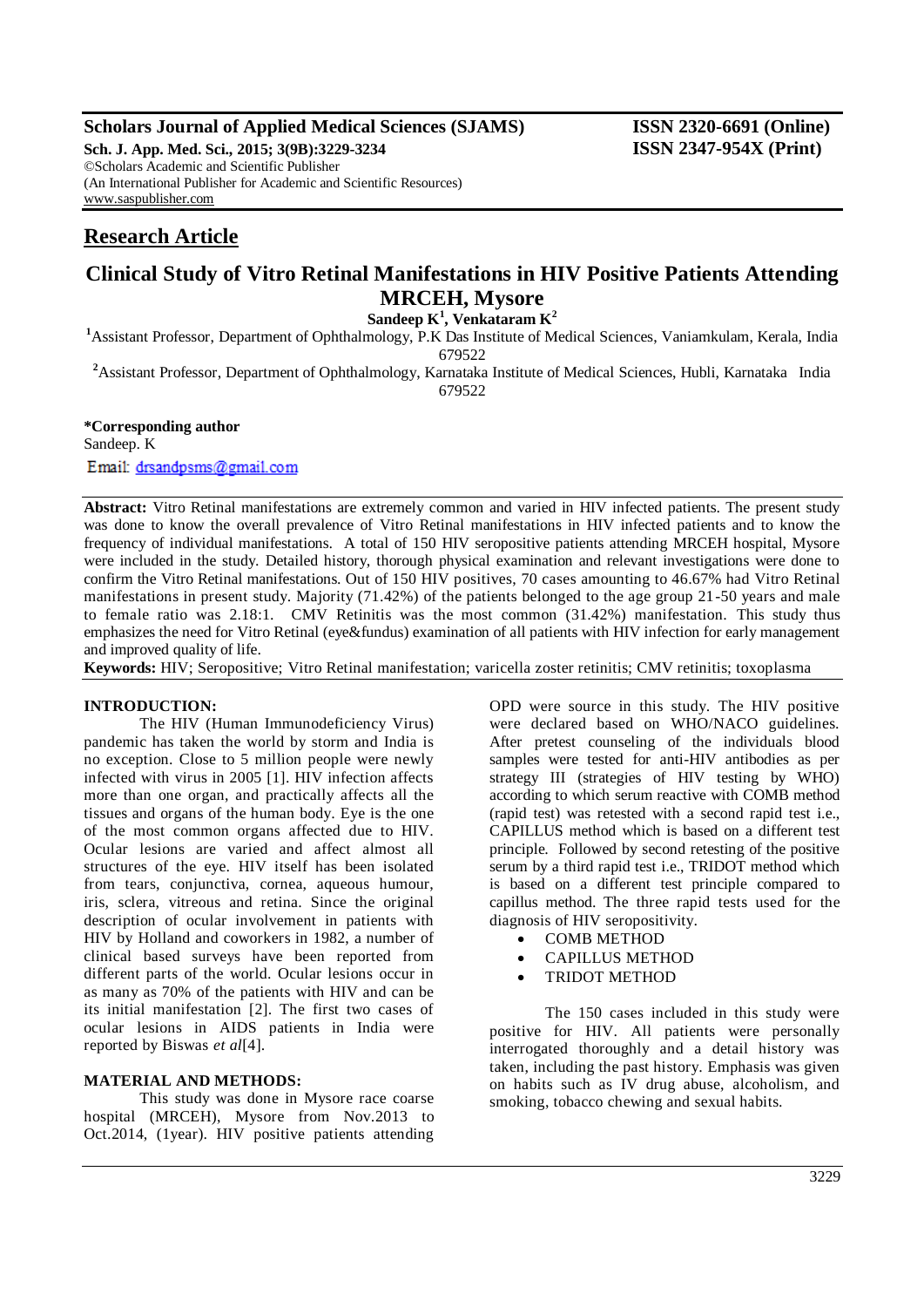Detailed Physical examination and relevant investigations were undertaken. Ophthalmic examination was done in detail, including visual acuity testing, slit lamp examination and indirect ophthalmoscopic examination was done with dilated pupil.

Treatment was carried out by the physicians. Patients presenting primarily with ophthalmic complaints were managed by the ophthalmologist based on the clinical diagnosis.

#### **RESULTS AND DISCUSSION**

150 Patients who were HIV seropositive were examined during study period and out of which 70 patients with vitrortinal manifestations. All patients were completely worked up with regards to the aims of this study.

| <b>Age in Years</b> | <b>Number of Cases</b> | Percentage |
|---------------------|------------------------|------------|
| $0$ to $10$         | 2                      | 01.33%     |
| 11to20              | 2                      | 01.33%     |
| 21 <sub>to</sub> 30 | 38                     | 25.33%     |
| 31to40              | 64                     | 42.67%     |
| 41 <sub>to50</sub>  | 16                     | 10.67%     |
| 51to60              | 22                     | 14.67%     |
| >61                 | 6                      | 04.00%     |
| <b>TOTAL</b>        | 150                    | 100.00%    |



**Graph 1- Age Distribution-150 Cases**

In the present study, 150 HIV patients were examined. Maximum incidence was found in age group of 31-40 years amounting to 42.67%.

| Table-2: Sex Ratio – 150 Cases |
|--------------------------------|
|--------------------------------|

| Sex    | <b>Number of Cases</b> | Percentage |
|--------|------------------------|------------|
| Male   | 96                     | 64%        |
| Female | 54                     | 36%        |
| Total  | -50                    | 100%       |



**Graph 2 - Sex Ratio - 150 Cases**

In the present study, the HIV incidence was higher in males amounting to 64%, than females, 36%.

| Table 3: Incidence of vitroretinal manifestations |  |  |
|---------------------------------------------------|--|--|
|---------------------------------------------------|--|--|

| <b>Total</b> | With           | Without        |
|--------------|----------------|----------------|
| number of    | vitroretinal   | vitroretinal   |
| patients     | manifestations | manifestations |
| 150          | 70(46.67%)     | 80(53.33%)     |

In the present study of 150 patients with HIV, the vitreoretinal manifestations were seen in 46.67% of cases.

**Table 4: Mode of Transmission**

| Route of            | Number of | Percentage |
|---------------------|-----------|------------|
| <b>Transmission</b> | Cases     | $(\%)$     |
| Heterosexual        | 58        | 82.86      |
| Perinatal           |           | 02.86      |
| Others/None Of      | 10        | 14.28      |
| Above               |           |            |
| Total               |           | 100.00     |



**Graph 3 - Mode of Transmission**

Table 4 and graph 3 shows distribution of cases according to mode of transmission, 58 patients were victim of the disease due to heterosexual activities. 2 patients had infection via perinatal route. In other 10, precise mode of transmission was not identified. They denied history of exposure and IV drug abuse and blood transfusion. None of the patients in this study were known to be homosexuals.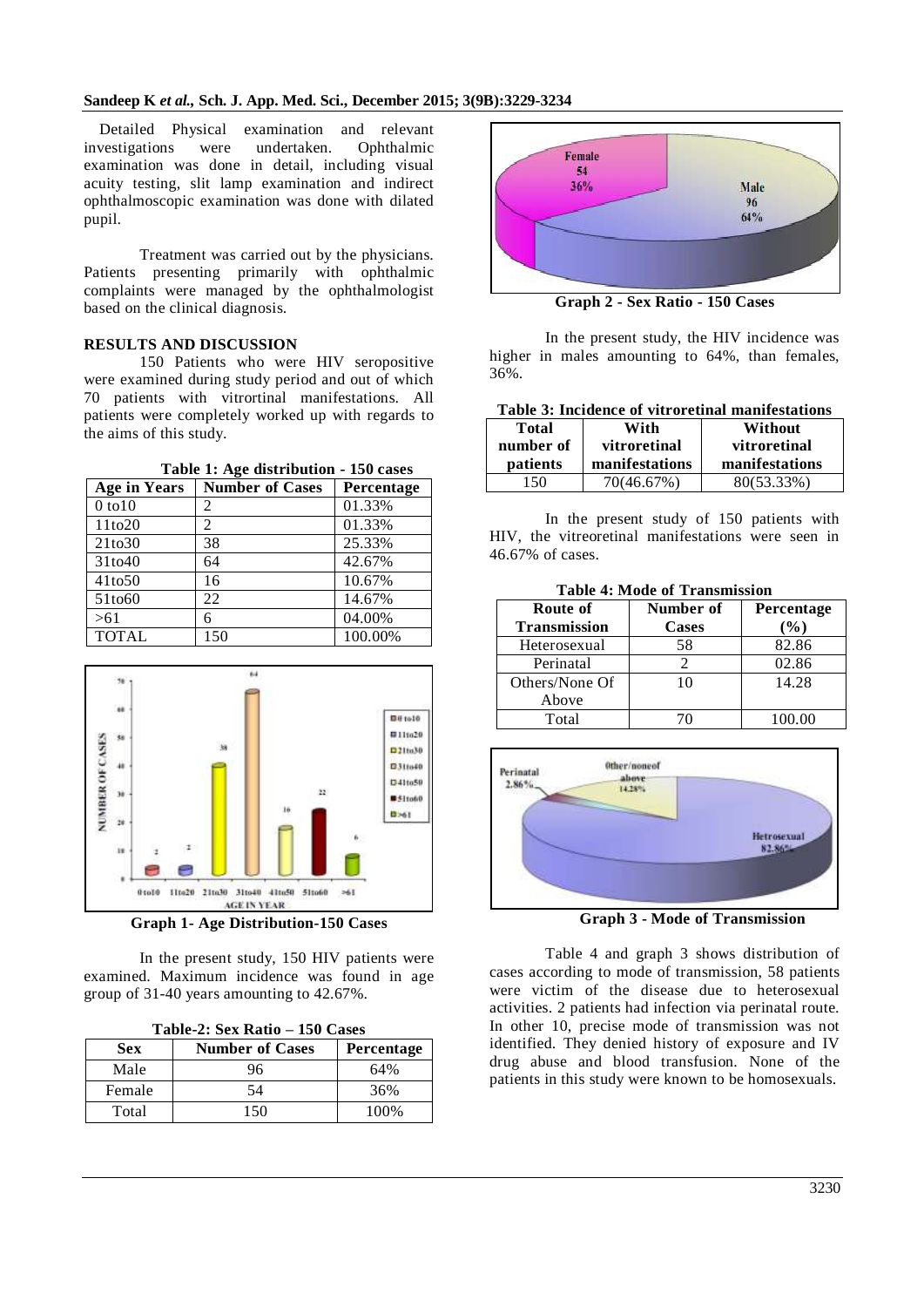| <b>Table 5: Occupation Distribution</b> |               |                    |
|-----------------------------------------|---------------|--------------------|
| Occupation                              | <b>Number</b> | Percentage $(\% )$ |
| Unskilled Labour                        | 49            | 70.00              |
| Skilled Labour                          | 8             | 11.43              |
| <b>Business</b>                         | 10            | 14.28              |
| Professional                            |               | 01.43              |
| Not Applicable*                         | 2             | 02.86              |
| Total                                   | 70            | 100.00             |
| $*$ Children <14 Yrs.                   |               |                    |



| PROFESSIONAL,                            | NOT APPLICABLE, 2              |
|------------------------------------------|--------------------------------|
| BUSINESS, 10                             |                                |
| SKILLED LABOUR, 8                        |                                |
|                                          | <b>UNSKILLED</b><br>LABOUR, 49 |
|                                          |                                |
| $\sim$<br>$\sim$ $\sim$<br>$\sim$ $\sim$ | ----<br>$\sim$ $\sim$          |

**Graph 4: Occupation Distribution**

Table 5 and graph 4shows occupation distribution of patients in this study. 70% of patients were unskilled labour. Next highest frequency was businessmen (14.28%), followed by skilled labour, (11.43%) including drivers and farmers. One (1.43%) was professional.

| <b>Background</b> | <b>Number</b> | Percentage $(\% )$ |
|-------------------|---------------|--------------------|
| Urban             | 26            | 37.14              |
| Rural             | 44            | 62.86              |
| Total             |               | 100.00             |



**Graph 5 - Background Distribution**

In the present study 62.86% of patients had rural background and 37.14% had urban background.

| Table 7 - socioeconomic status distribution |               |                    |
|---------------------------------------------|---------------|--------------------|
| Socioeconomic<br>Status*                    | <b>Number</b> | Percentage $(\% )$ |
| Upper                                       |               | 08.57              |
| <b>Upper Middle</b>                         |               | 10.00              |
| <b>Upper Lower</b>                          | 31            | 44.29              |
| Lower Middle                                | 26            | 37.14              |
| Total                                       |               | 100.00             |



**Graph 6: Socioeconomic Status Distribution**

\*Modified updated B G Prasad's classification of 2005[6].

In the present study, 31(44.29%) patients were in upper lower group and 26(37.14%) were in lower middle group, 7(10%) patients in upper middle and 6(8.57%) in upper class.

| <b>Table 8: vitrortinal manifestations</b> |                |            |  |
|--------------------------------------------|----------------|------------|--|
| <b>Manifestations</b>                      | <b>Number</b>  | Percentage |  |
| <b>CMV</b> Retinitis                       | 22             | 31.42%     |  |
| <b>HIV</b> Retinopathy                     | 13             | 18.57%     |  |
| Chorioretinitis                            | 6              | 08.57%     |  |
| Toxoplasmosis                              | 2              | 02.86%     |  |
| Optic Atrophy                              | 2              | 02.86%     |  |
| Frosted Branch Angitis                     | 2              | 02.86%     |  |
| <b>Retinal Detachment</b>                  | $\mathfrak{D}$ | 02.86%     |  |

In the present study following were the ocular manifestations seen in 70 patients. 22(31.42%) patients had CMV retinitis, which is the commonest manifestation. 13(18.57%) patients had HIV retinopathy, Chorioretinitis was seen in 6(8.57%) patients, the cause of which could not be established. 2(2.86%) patients had toxoplasmosis. Frosted branch angitis, retinal detachment and optic atrophy were also seen in 2(2.86%) patients each.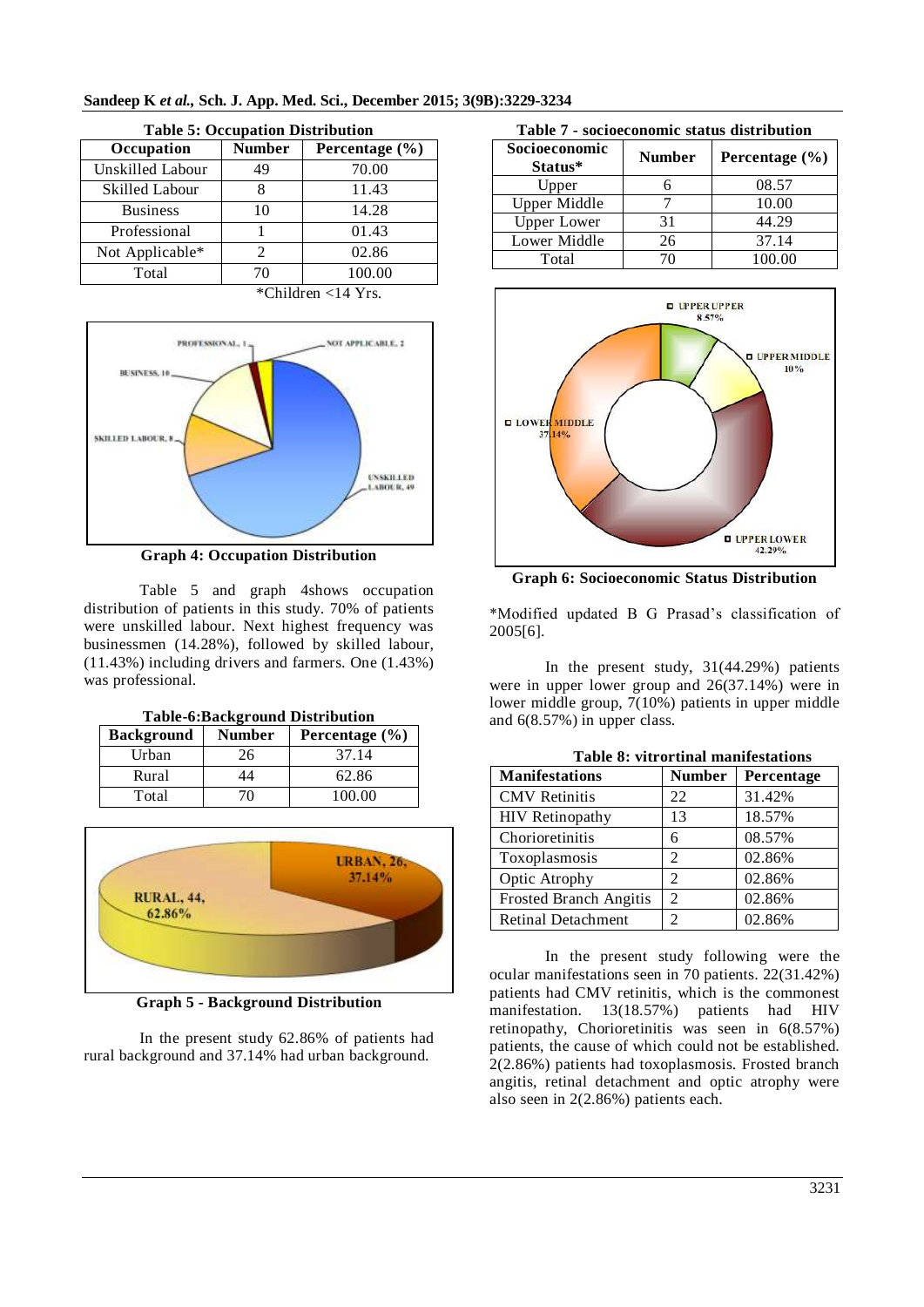| Table 9: age & sex distribution of CMV retinitis |             |        |                    |                    |
|--------------------------------------------------|-------------|--------|--------------------|--------------------|
| <b>Age In Years</b>                              | <b>Male</b> | Female | <b>Total Cases</b> | Percentage $(\% )$ |
| $0$ to $10$                                      |             |        |                    | 00.00              |
| 11 <sub>to</sub> 20                              |             |        |                    | 04.54              |
| 21 <sub>to</sub> 30                              | n           |        | 10                 | 45.46              |
| 31to40                                           |             |        |                    | 40.92              |
| 41to50                                           |             |        |                    | 04.54              |
| 51to <sub>60</sub>                               |             |        |                    | 04.54              |
| > 61                                             |             |        |                    | 00.00              |
| TOTAL                                            | 18          |        |                    | 100.00             |

#### **Sandeep K** *et al.,* **Sch. J. App. Med. Sci., December 2015; 3(9B):3229-3234**



**Graph 7 -Age & sex distribution of cmv retinitis**

In the present study, the incidence of CMV retinitis was more in males, amounting to 81.82%. Incidence of CMV retinitis in females was 18.18%. Male to female ratio was 4.5:1. 86.36% of cases were in age group of 21 to 40 year.

#### **DISCUSSION**

In the present study, out of 150 patients with HIV, 70 patients had vitroretinal manifestations.

**Table-10: Incidence of vitreoretinal manifestation in HIV in various studies**

| III ELI V-III VALTOUS SUUULES    |                  |  |  |
|----------------------------------|------------------|--|--|
| <b>STUDY</b>                     | <b>INCIDENCE</b> |  |  |
| PRESENT STUDY                    | 46.67%           |  |  |
| <b>BISWAS JYOTIRMAY</b><br>et    | 40.00%           |  |  |
| al.; [4] (2000)                  |                  |  |  |
| <b>BISWAS JYOTIRMAY</b><br>$e$ t | 45.70%           |  |  |
| al.; [2] (1999)                  |                  |  |  |
| MOTWANE SHANTA<br>et             | 62.07%           |  |  |
| al.; [3] (1996)                  |                  |  |  |
| AWAN et al.; [7] (1996)          | 66.00%           |  |  |
| JABS <i>et al.</i> ; [8] (1995)  | 50.00%           |  |  |
| WILLIAMS R FREEMEN               | 73.08%           |  |  |
| et al.; [5] (1984)               |                  |  |  |

In present study, 46.67% patients had vitreoretinal manifestations. Table 10 shows incidence of vitroretinal manifestations in HIV patients in various studies. The incidence varies from 15 to 73.08%. Incidence in the present study is within these values. Incidence in present study almost equals the study of Biswas J *et al* [2].The incidence of vitroretinal involvement is high, hence ophthalmic examination in all HIV positive patients is mandatory.

| Table-11: Age distribution in various studies |  |
|-----------------------------------------------|--|
|-----------------------------------------------|--|

| <b>STUDY</b>               | AGE 21to50 (in %) |
|----------------------------|-------------------|
| PRESENT STUDY              | 71.42             |
| MOTWANE SHANTA             | 89.65             |
| <i>et al.</i> ; [3] (1996) |                   |
| <b>WILLIAM</b><br>R        | 96.15             |
| FREEMAN et al.: [5]        |                   |
| (1984)                     |                   |

In present study, 71.42% of patients were in the age group of 21-50 years, which is consistent with previous studies. Table 11 shows age distribution in various studies. All these studies show higher proportion of patients in this age group. This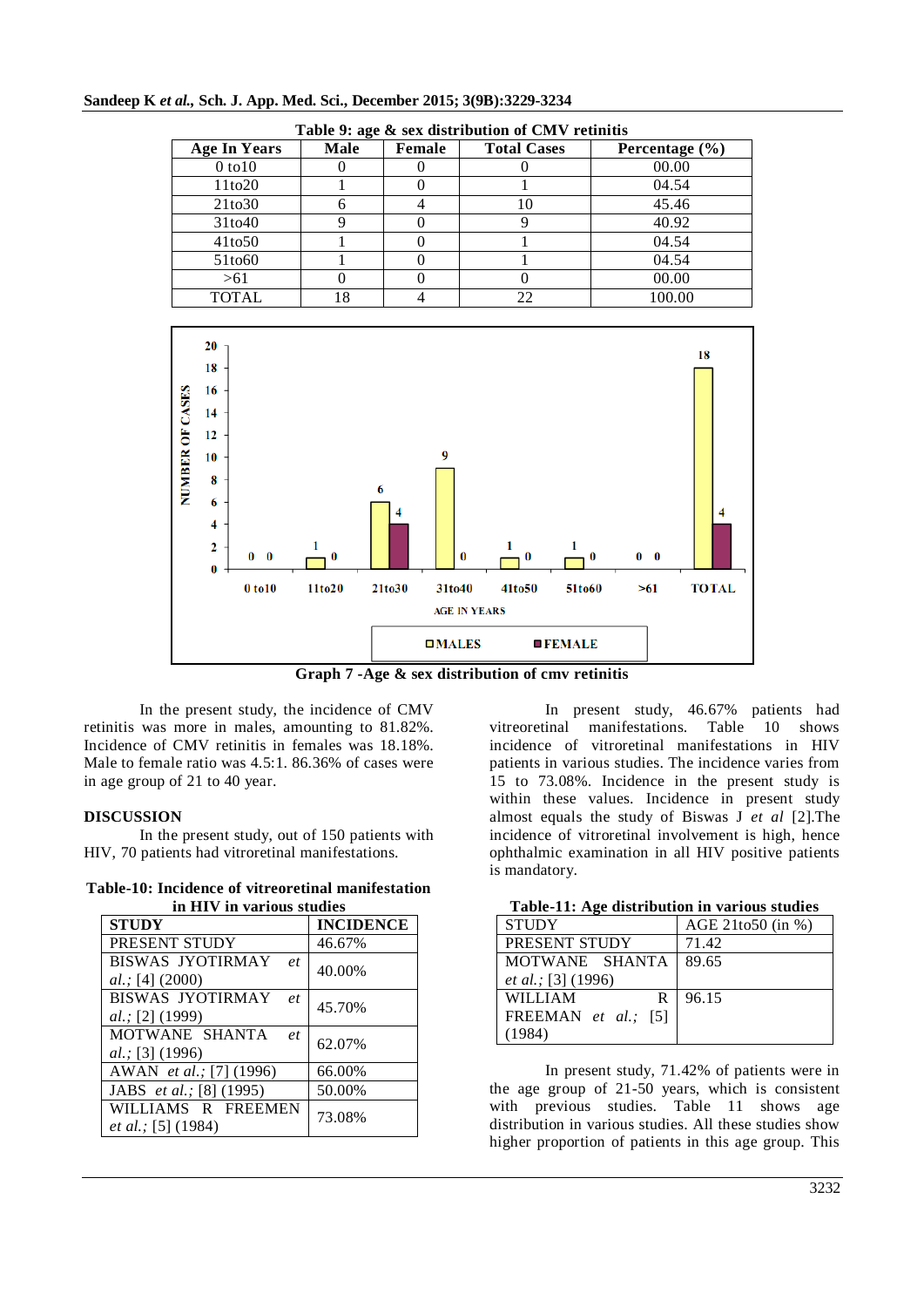needs emphasis as the morbidity of these patients has a considerable impact on the economy of not just their family but society as a whole.

India being a developing country cannot afford to lose its youngsters, as they form backbone of the society. Its effect on the coming generations and society can be prevented by simple measures and by arousing awareness among the population.

| <b>STUDY</b>                | M: F         |  |
|-----------------------------|--------------|--|
|                             | <b>RATIO</b> |  |
| PRESENT STUDY               | 2.18:1       |  |
| BISWAS J et al.; [4] (2000) | 3.34:1       |  |
| BISWAS J et al.; [2] (1999) | 6.5:1        |  |
| MOTWANE SHANTA et al.;      | 8.61:1       |  |
| [3] (1996)                  |              |  |
| AWAN et al.; [7] (1996)     | 1.63:1       |  |
| JABS et al.; [8] (1995)     | 7.33:1       |  |
| WILLIAM R FREEMAN<br>et     | 2.5:1        |  |
| al.; [5] (1984)             |              |  |

**Table-12: sex distribution in various studies**

In our study, 68.57% of patients were males, 31.43% were females. The male to female ratio is 2.18:1. Male predominance is consistently higher in all the above studies. In present study, male to female ratio is almost equal to study conducted by William R Freeman *et al* [5] and other studies shows a little higher ratio. It has been seen that male to female transmissibility is 20 times greater than that of reverse, probably due to prolonged exposure of vaginal, cervical mucosa and endometrium to the semen.

#### **OCCUPATION DISTRIBUTION:**

Among the 70 patients, 49 were unskilled labour and who were mainly uneducated, daily wage workers. Due to ignorance regarding HIV and lack of proper education they have put themselves into a vicious cycle of morbidity. 10 business person and one professional shows that, they may be literate but lack of awareness and low morale, negligence have been cause of there victimization. Farmers and drivers were included in skilled workers category. This aspect of the study was mainly to highlight, that disease has spread rapidly because of lack of awareness and education among majority of our population. Health education, sex education and awareness regarding dangerous disease should be given to entire population by government and with the help of voluntary organizations.

#### **URBAN/RURAL DISTRIBUTION:**

In the present study, 37.14% patients were from urban areas and 62.86% patients from rural areas. Higher incidence in rural areas highlights lack of awareness, ignorance in rural set up. Most of the rural patients gave history of subjecting to the risk factor during their visit to urban centers.

| <b>MANIFESTATIONS</b>                             | <b>PRESENT</b><br><b>STUDY</b> | <b>BISWAS</b><br>$et \; al.$ :<br>J<br>[4] 2000 | <b>BISWAS</b><br>$et \ al.$ :<br>$\lceil 2 \rceil$<br>(1999) | <b>AWAN</b><br>$al.$ :<br>et<br>$[7]$<br>(1996) | <b>JABS</b><br>$et \ al.$<br>[8]<br>(1995) |
|---------------------------------------------------|--------------------------------|-------------------------------------------------|--------------------------------------------------------------|-------------------------------------------------|--------------------------------------------|
| <b>CMV RETINITIS</b>                              | 31.42                          | 17                                              | 21.4                                                         | 3                                               | 37                                         |
| <b>HIV RETINOPATHY</b>                            | 18.57                          | 15                                              | 12.8                                                         | 25                                              | 50                                         |
| <b>CHORIORETINITIS</b>                            | 8.57                           | 5                                               | 5.7                                                          |                                                 |                                            |
| <b>TOXOPLASMOSIS</b>                              | 2.86                           |                                                 | 1.4                                                          |                                                 |                                            |
| <b>OPTIC ATROPHY</b>                              | 2.86                           | 7                                               | 2.8                                                          |                                                 |                                            |
| <b>FROSTED</b><br><b>BRANCH</b><br><b>ANGITIS</b> | 2.86                           |                                                 |                                                              |                                                 |                                            |
| <b>RETINAL</b><br><b>DETACHMENT</b>               | 2.86                           | 8                                               | 10                                                           |                                                 |                                            |

## **Table 13: Vitroretinal Manifestations in Various Studies (In %)**

### **Vitroretinal involvement in HIV positive/aids patients:**

Vitroretinal manifestations of HIV infection in any geographic area depends on the overall availability of health care facilities and the prevalence of disease pattern. In a country where the majority of people are of lower socio economic, many patients may die in the relatively early phase of<br>infection. Table 13 compares vitroretinal Table 13 compares vitroretinal manifestations in HIV patients in various studies.

In our study, 22(31.4%) patients were affected with CMV retinitis, which was found to be most common ocular manifestation in HIV patients. CMV retinitis is also the most common opportunistic infection in the HIV infected patients in the studies conducted in the other parts of the world. Biswas J *et al.*[2]*;* also found it as most common manifestation, but a lesser incidence (23%) was reported in African study by Awan *et al.*[7].